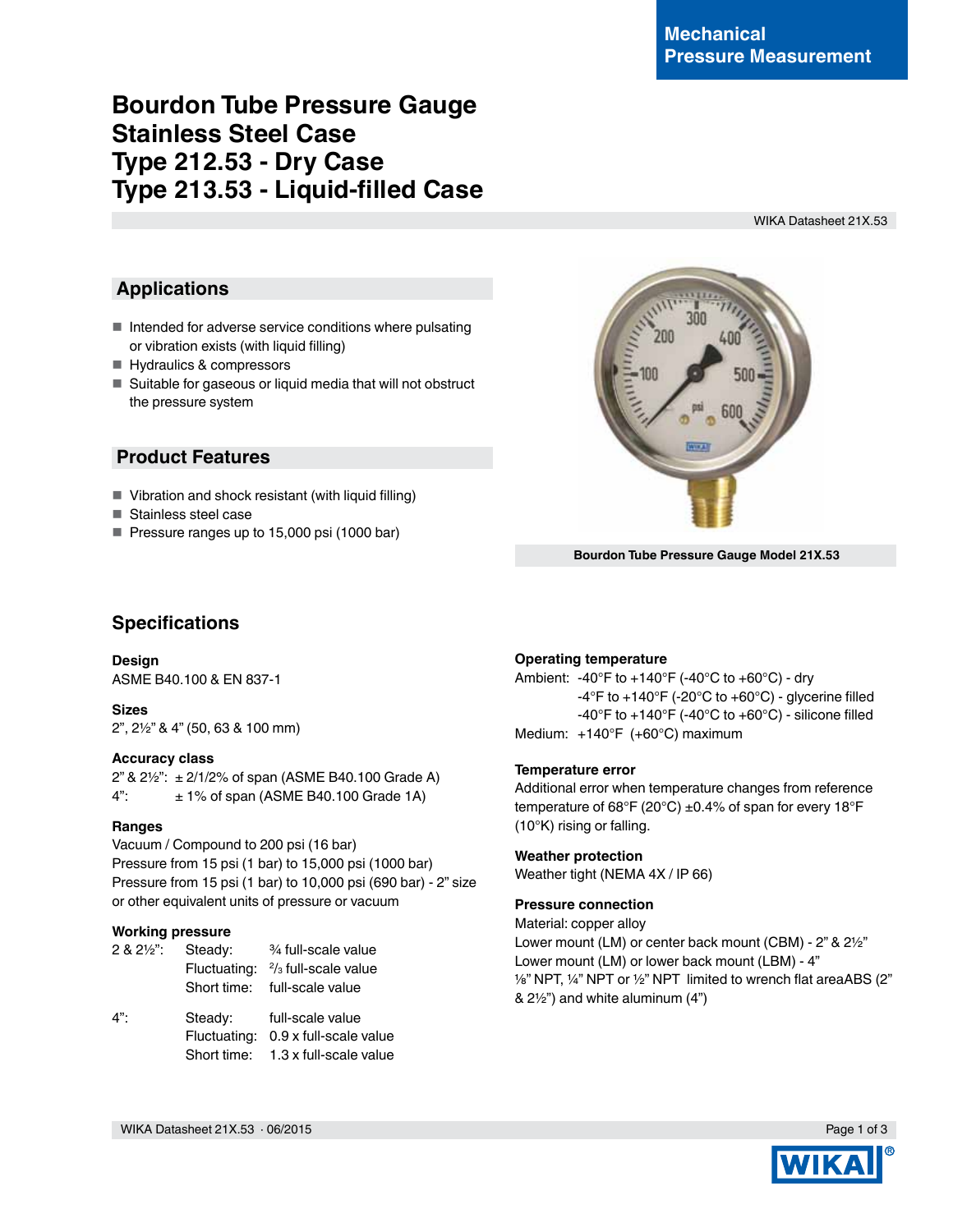#### **Bourdon tube**

 $2"$  (50 mm)  $\leq$  870 psi (60 bar): C-shape copper alloy 2" (50 mm) > 870 psi (60 bar): Helical copper alloy  $2\frac{1}{2}$ " (63 mm)  $\leq$  870 psi (60 bar): C-shape copper alloy 2½" (63 mm) > 870 psi (60 bar): Helical copper alloy 2½" (63 mm) > 6000 psi (400 bar): Helical stainless steel  $4"$  (100 mm)  $\leq$  1000 psi (70 bar): C-shape copper alloy 4" (100 mm) > 1000 psi (70 bar): Helical stainless steel

#### **Movement**

Copper alloy

#### **Dial**

White ABS (2" & 2½") and white aluminum (4")

#### **Pointer**

Black aluminum

### **Case**

304 stainless steel with vent plug and stainless steel crimp ring. Suitable for liquid filling.

Case connection sealed with O-ring, (O-ring material

dependent on the case fill):

- 2½": EPDM O-ring for Glycerine case fill; Viton O-ring for Silicone fill
- 4": EPDM O-ring for Glycerine or Silicone case fill; Viton O-ring for Halocarbon or Fluorolube fill

#### **Window**

Polycarbonate with Buna-N gasket

#### **Case fill**

Glycerine 99.7% - Type 213.53

### **Optional extras**

- Brass restrictor
- Stainless steel front or rear flange 2½" & 4"
- Zinc-plated steel or SS U-clamp bracket (field installable)
- External zero adjustment  $(2\frac{1}{2}\%)$  only)
- Red drag pointer or mark pointer
- Silicone or Halocarbon oil case filling
- Special connections limited to wrench flat area
- Custom dial layout
- Other pressure scales available bar, kPa, MPa, kg/cm<sup>2</sup> and dual scales